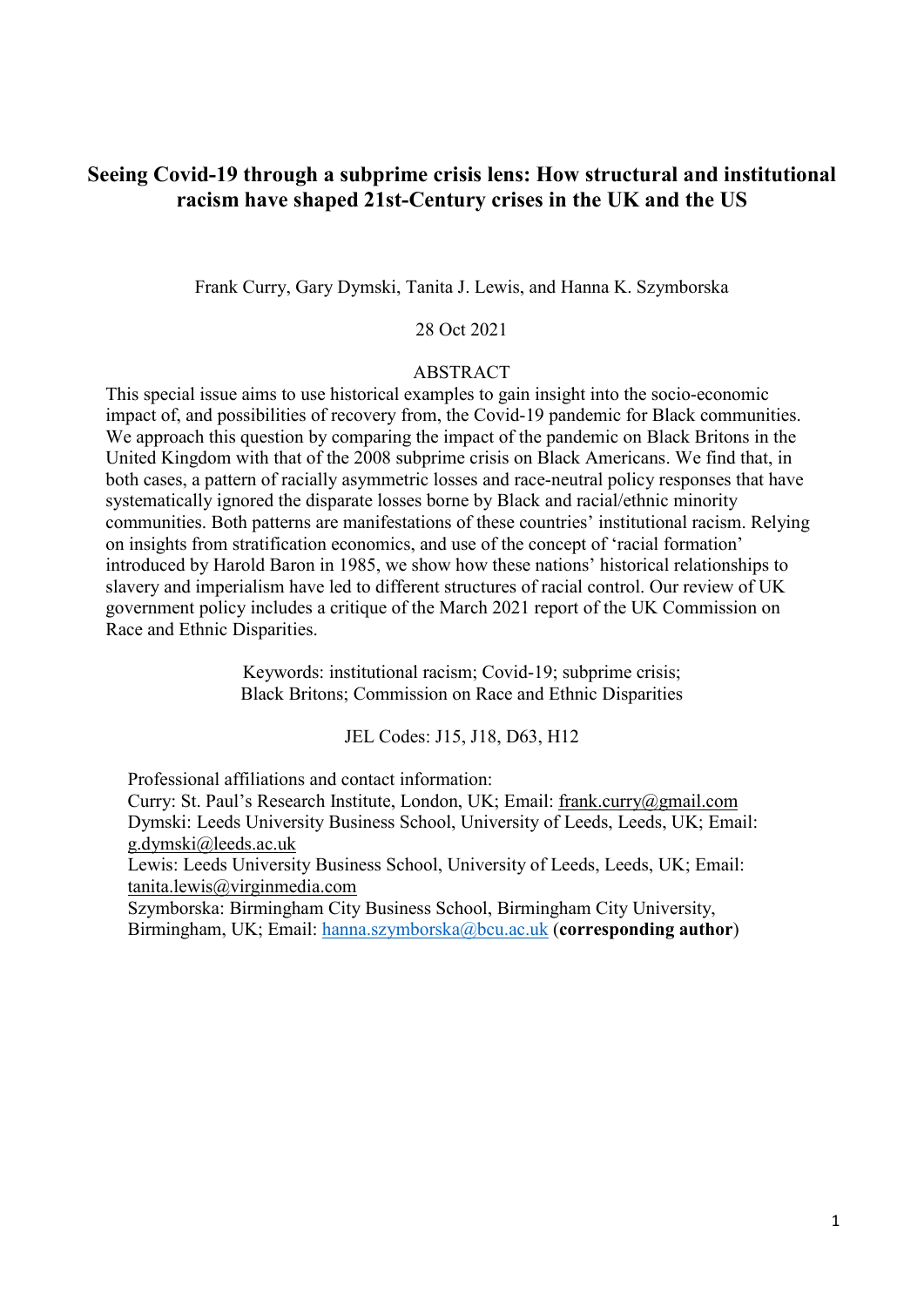# **Seeing Covid-19 through a subprime crisis lens: How structural and institutional racism have shaped 21st-Century crises in the UK and the US**

## **1. Introduction**

For Black Britons and Black Americans, the Covid-19 pandemic has repeated a pattern established in the subprime crisis: while these communities have been most infected by the virus and suffered the highest rates of loss, they have not been prioritized in UK and US policy responses.<sup>[1](#page-1-0)</sup> In the subprime crisis, even while predatory credit and high-cost mortgage loans flooded minority – and especially Black American – communities, the megabanks that had profited from these markets were bailed out. And while the Black Lives Matter (BLM) movement has focused attention on racism's dire consequences during the Covid-19 crisis, the documented excess vulnerability of minority communities has not led to targeted policy responses. This was to be expected from a Trump administration that embraced a white nationalist agenda. But the UK government's policy response was aggressively tone-deaf. In response to BLM protests, and amid a period characterized by excessive losses of Black and other minorities' lives, it initiated and released a study that attributes virtually all racial inequality to differences in geography and class.<sup>[2](#page-1-1)</sup>

We begin by defining some key terms. We define institutional racism as existing when one racial/ethnic group is systematically disadvantaged in market and non-market allocations of income and wealth due to 'well-established practices, customs, and laws' (Vowels 1971, p.  $6$ ).<sup>[3](#page-1-2)</sup> Among these 'practices' are personal (taste-based) and 'rational' discrimination, which commonly occur even when legally prohibited (Dymski 1995). Structural racism arises when the members of one

<span id="page-1-0"></span>**<sup>.</sup>** <sup>1</sup> While the UK census designates 17 racial/ethnic categories, most residents with partial or full ancestry from Black racial groups in Africa are denoted as either 'Black Caribbean' (which implicitly includes West Indians, even though not all West Indians self-identify as 'Caribbeans') or 'Black African'. We use these two designations. The term 'Black Briton' herein referring jointly to both of these populations. Following UK usage, the term 'Black American' here refers to Americans with partial or full ancestry from Black racial groups in Africa; 'Latino' denotes Americans with full or partial ancestry in Latin America.

<span id="page-1-1"></span> $2 \text{ We put the situation of Black UK residents into comparative context with that of other non-white.}$ Britons where appropriate here. Simultaneously, we recognize that the UK terms 'non-white' and 'other minorities' reflect the 'confusion and ambiguity in usage' of official UK terms for race and ethnicity (Aspinall, 2002, p. 803). Since 'ethnic/racial terminology may be seen as a form of representation' (Aspinall, 2020, p. 1), these terms fall far short of adequate representation.

<span id="page-1-2"></span> $3$  The definitions suggested here rely not just on Vowels (1971), but on many other uses of these terms in the pages of this journal – in particular, Browne 1970, Handy 1993, Hill 1989, and Ellison 1996.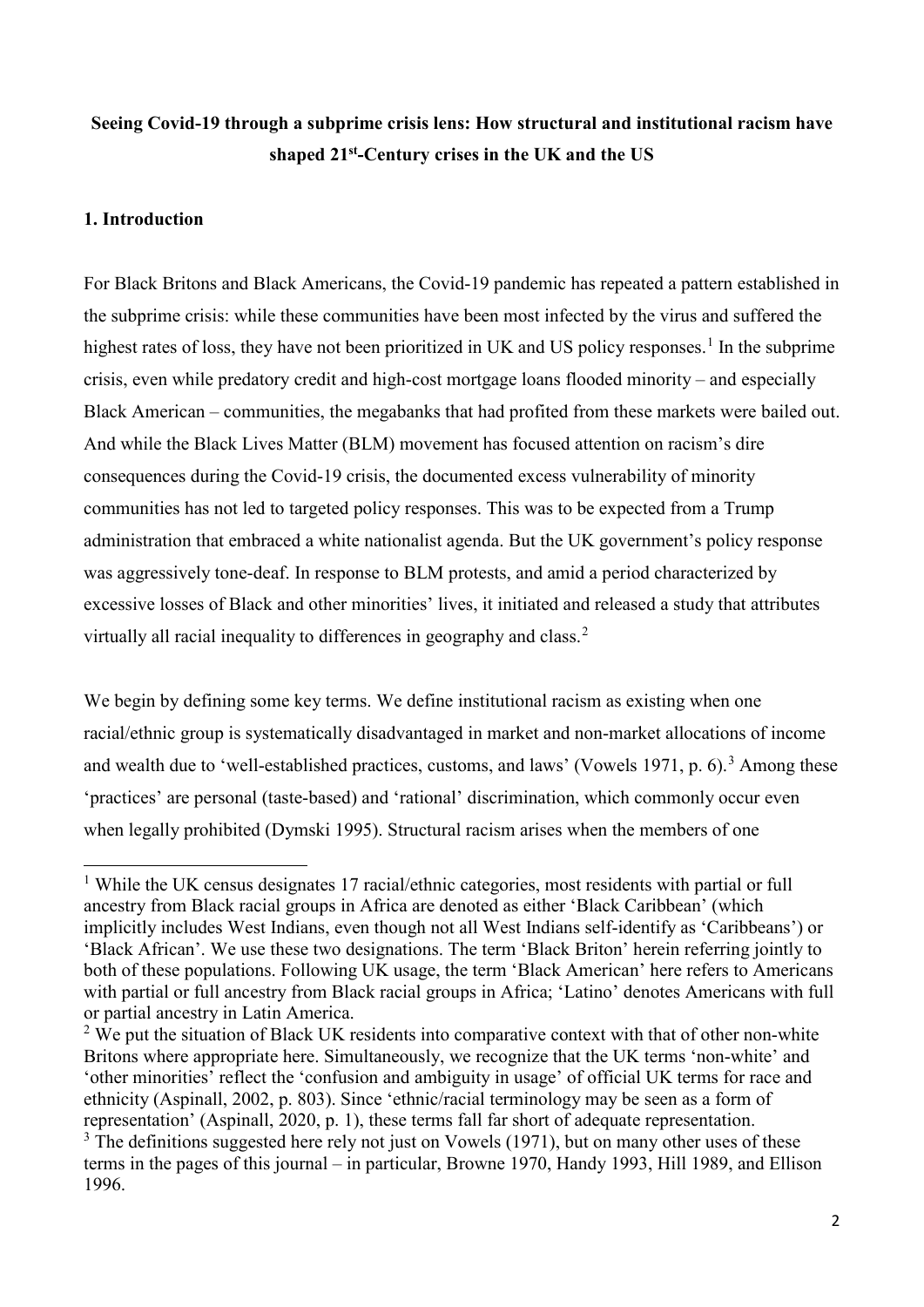racial/ethnic group systematically hold advantages in resources, income, and wealth relative to members of other groups. Structural discrimination – the systematic disadvantage of members of one group vis-à-vis others in market processes wherein success depends on financial, material, or human capital – is a consequence of structural racism. The comparative analysis of structural racism in the UK and the USA undertaken here emphasizes the differing historical sequences and circumstances of racial/ethnic minorities' entry into these countries, as well as the differing patterns of racial/ethnic concentration within the structure of employment. While acknowledging the importance of the behavioral patterns and organizational mechanisms that produce and reproduce racially different outcomes in markets, and thus comprise institutional racism, our focus in this paper is on explaining patterns of structural racism in the context of the pandemic.

Structural and institutional racism unfold within a larger political economic context encompassing class processes, micro and macro market mechanisms, and so on. We denote that larger frame as a racial formation. We adopt Harold Baron's definition of this term: a racial formation consists of 'four elements: (1) white racial group with its class characteristics; (2) black racial group; (3) racial control system; and (4) the dominant national mode of production' Baron (1985, p. 12). While Baron's definition must be adjusted to encompass situations in which multiple racial/ethnic minorities exist in majority-white nations, its strength is to show how evolving patterns of structural and institutional racism – what Baron calls the 'racial control system' – co-evolve with changes in the broader political economy.

Our core argument here is that the pattern of racially asymmetric losses and race-neutral policy responses to the two great megacrises of the 2000s is a manifestation of both countries' structural and institutional racism. Racial formations in the US and UK differ because of contrasting historical relationships to slavery and to global empire, but in both countries the consequence is that Black Britons and Americans (along with other ethnic minorities) are more exposed to losses that can be catastrophic in crisis periods. This excessive risk – of home foreclosures in the former circumstance, Covid-19 exposure today – derives from racial disparities in income, wealth, or access to housing that have been 'naturalized' over time, and now appear built into these nations' socio-economic foundations. As such, race-based gaps in the extent of financial or human loss are not prioritized for remediation: to the contrary, as illustrated by the coincidence of Covid-19 and of BLM protests in the UK.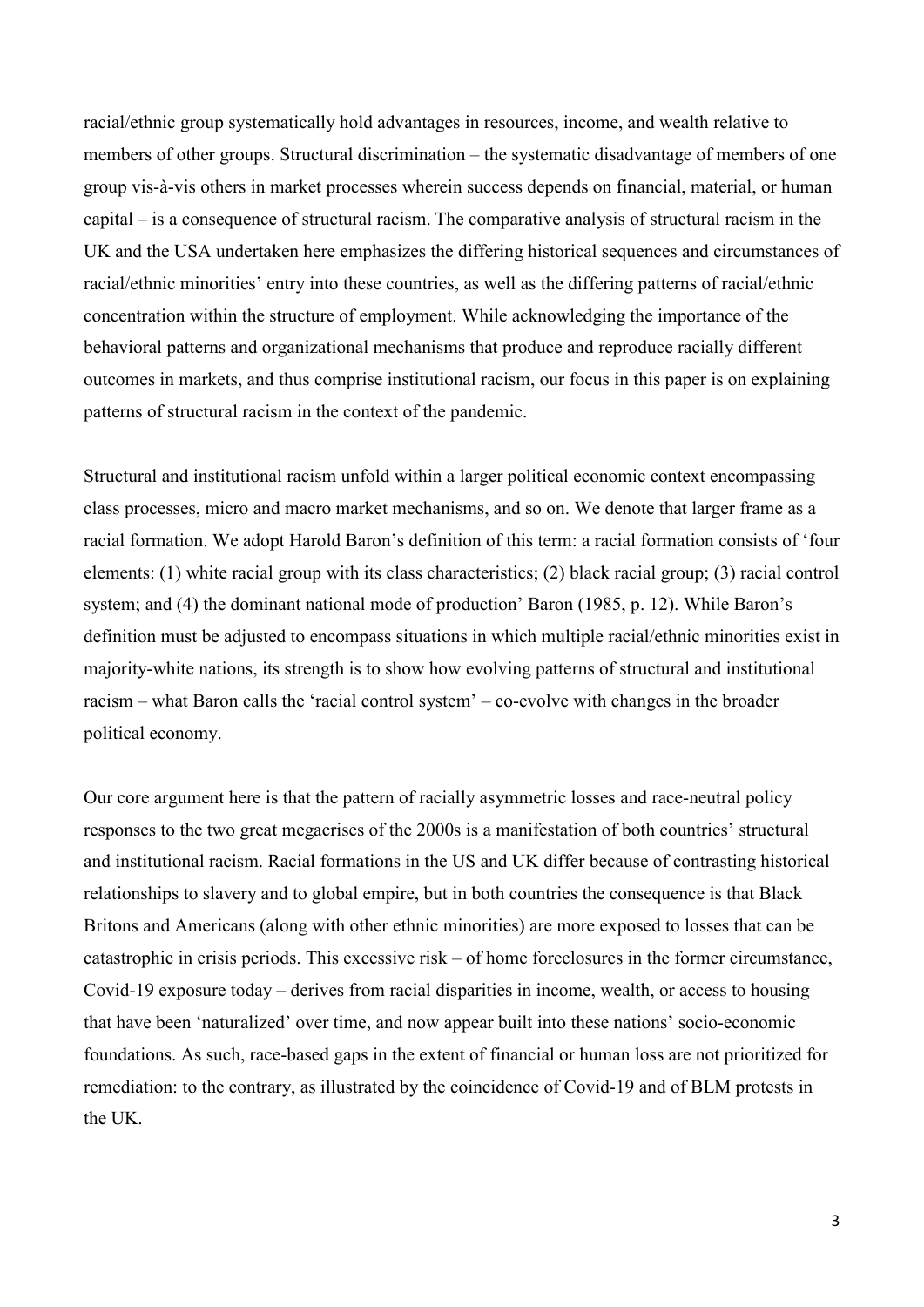Section 2 summarizes the heightened vulnerability of Black Britons to Covid-19, including some comparisons with Black American experience. Section 3 shows how Black Britons' vulnerability can be traced directly to their historical insertion into a country with a distinctive racial formation. Section 4 shows how the impact of the subprime crisis on Black Americans and the failed governmental response to it exposes the positional power in the hub of the US racial formation. Section 5 then turns to the UK response to Covid-19. Rather than strongly countering Covid-19's racially-differential risks and impacts, the current UK government has justified its inaction by issuing a comprehensive report that redefines racism as a residual category decoupled from the very history responsible for those racial differentials. Section 6 concludes by exploring how to establish an ethical basis for policies that reduce or eliminate the racially-differential effects of 21st century crises.

#### **2. The vulnerability of Black Britons to Covid-19: a systemic approach**

In the US, Black Americans make up 13% of the population, but represent 30% of Covid-19 infections, with hospitalization rates nearly three times higher than for whites (CDC, 2021) and death rates 2.4 times higher (Poteat et al., 2020). In the UK, age-adjusted differences between Black Britons and whites are shocking: Blacks are two to three times more likely than whites to have been diagnosed with Covid-19 (PHE, 2020), and are over four times more likely to die (White and Nafilyan, 2020). Black Britons accounted for 11% of those hospitalized with Covid-19 but over 36% of those admitted to critical care, after adjustment for age, sex and location (Harrison and Docherty, 2020). As of June 2020, Black and minority ethnic people accounted for 15.5% of all hospitalreported UK Covid-19 deaths (White and Nafilyan, 2020). Harrison and Docherty (2020) show that these ethnic differentials in Covid-19 mortality cannot be attributed to differences in health-seeking behaviors and genetic factors, and thus appear to be caused at least in part by socio-economic disadvantage.

One immediate cause of this disparate death and incidence toll is overrepresentation in 'frontline' occupations. Black and minority ethnic people make up 44% of the National Health Service (NHS) medical staff (ONS, 2020). Black African Britons comprise 2.2% of the working-age population, but 7% of all nurses (Platt and Warwick, 2020). Black Britons are overrepresented in low-wage healthcare and other essential ('key sector') work. A Black African Briton is 50% more likely than a white Briton to be key-sector worker, and three times as likely to be a health and social care worker (Platt and Warwick, 2020). These imbalances translate to disproportionate deaths. Between March and April 2020, 63% of all healthcare workers and 95% of doctors who died of Covid were from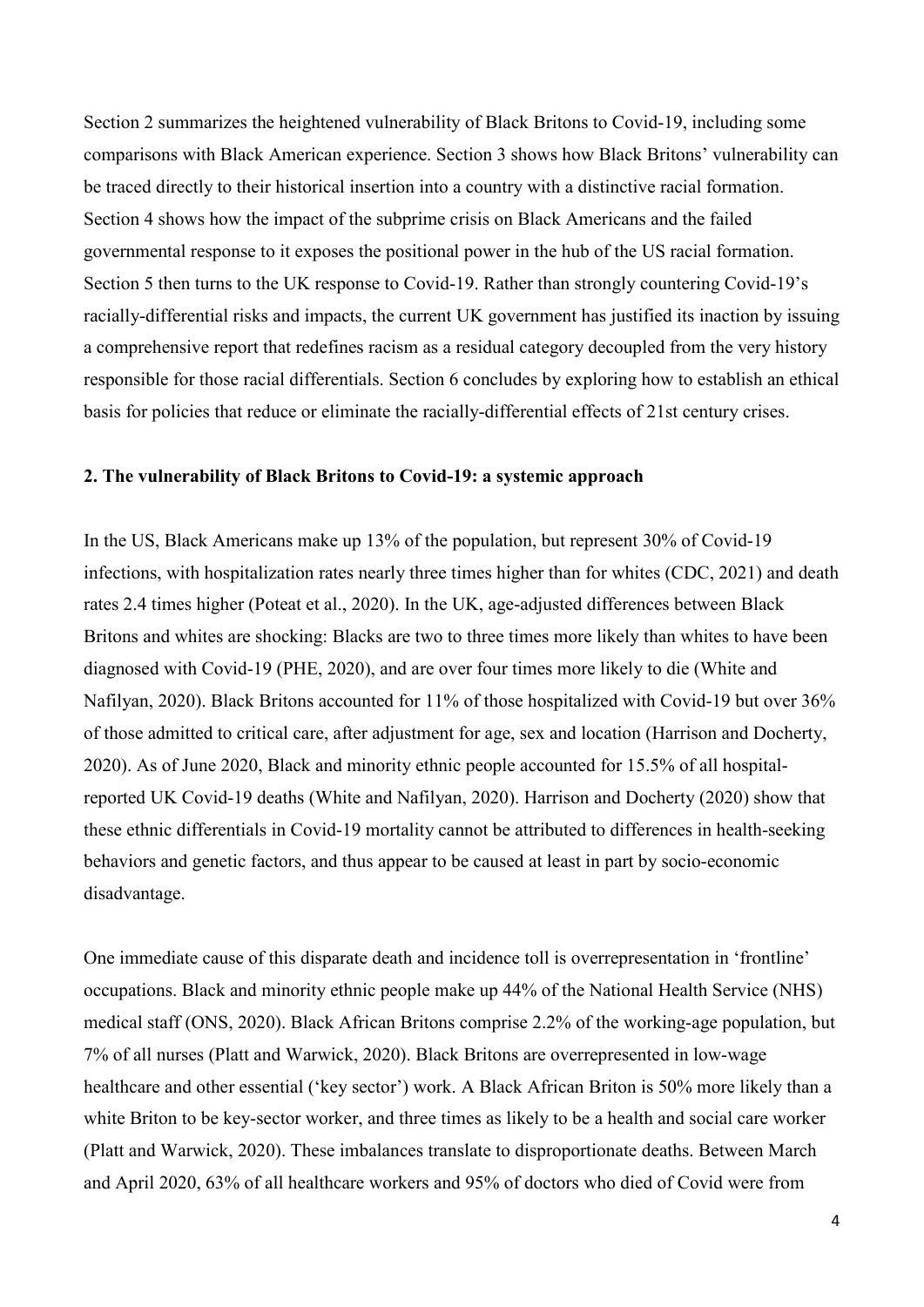Black and minority ethnic backgrounds (BMA, 2020). The effect of these disproportions has been magnified by shortages of personal protective equipment (PPE) for key-sector workers (Horton. 2020).

Black Britons' over-representation among workers in front-line industries is even more pronounced than for Black Americans.<sup>[4](#page-4-0)</sup> And beyond exposure to Covid-19 transmission in workplaces, Black Britons' unequal socio-economic status also creates heightened vulnerability to the pandemic. Before the pandemic, at 9%, Black Britons had the highest unemployment rate across all ethnic groups (ONS, 2019). The pandemic has widened this gap: Black African and Black Caribbean men are 50% more likely than white British men to be found in shut-down sectors (Platt and Warwick, 2020). In November 2020, 11.6% of Black Britons were unemployed, more than double than the unemployment rate of whites; this figure rises to 27% for Black Britons between 16 and 24 years old (Foley, 2020).

Some 46% of the UK Black British population lives in poverty (Francis-Devine, 2020), compared with 19% of the white British population (Social Metrics Commission, 2020). Black Britons also have more limited financial buffers than do whites: less than 15% have savings sufficient to cover three months of income if dismissed from work, versus 41% of white British households (Platt and Warwick, 2020). Black Britons were also more likely than other ethnic groups to report financial difficulties during the pandemic, with a quarter of all respondents to a survey reporting problems in paying bills, making housing payments, and/or in getting by (Barnes and Hamilton, 2020). Under these conditions, Black Britons are less able to refuse work that entails hazardous conditions.

Wealth inequality also extends to housing: Black British families have the lowest rates of homeownership across all ethnic groups, and just under 20% live in deprived areas, the highest figure for any UK racial group (Haque et al., 2020). Housing-related risk also emanates from the inability to self-isolate, which stems from overcrowding: and while fewer than 2% of white British households in London have more residents than rooms, 16% of Black African households do (MHCLG, 2018). Although overcrowding is not as prevalent for Black Caribbeans and West Indians, they nevertheless face the highest number of hospital deaths per capita.

 $\overline{\phantom{a}}$ 

<span id="page-4-0"></span><sup>&</sup>lt;sup>4</sup> In the US, Black Americans represent 11.9% of all workers and 17.0% of frontline workers, including 17.5% of healthcare workers (Gould and Wilson, 2020).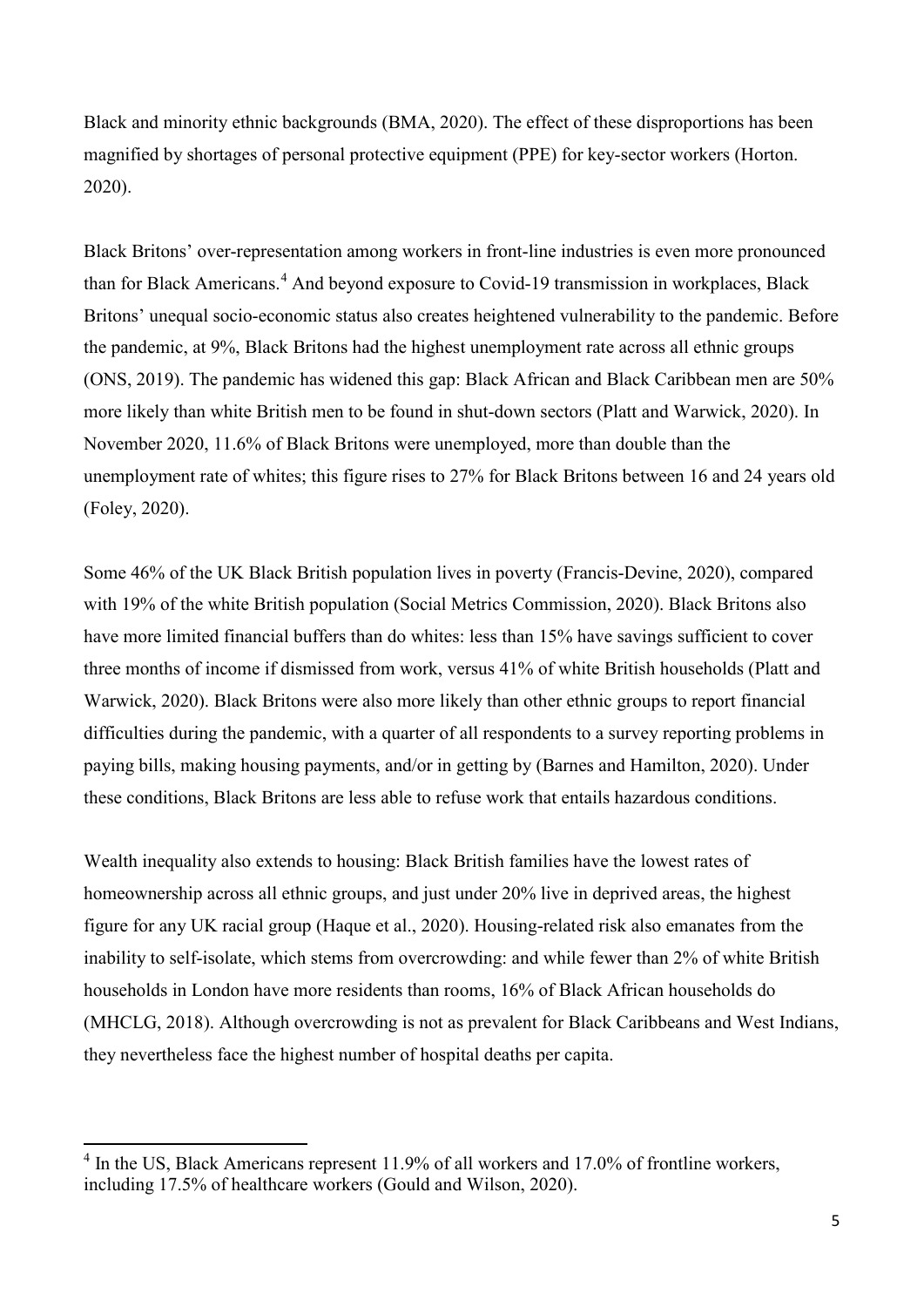The aforementioned factors contributing to the lower socio-economic status of Black Britons reflect the process of institutional racism that defines the mechanisms of opportunity and advancement for Black communities in the UK. Institutional racism leading to greater Covid exposure operates directly and indirectly through other social channels, of course. Behind economic inequality is differential access to education: recent evidence shows that, as in the past, Black students (in both the US and the UK) are significantly impacted by the racial bias of their teachers (Chapman and Bhopal, 2019). Black Britons are 10 times more likely than whites to be stopped and searched by the police, the highest figure for any British racial group ethnicity (UK Home Office, 2019); and whereas only 3% of UK residents are Black Britons, the latter constitute 12% of all those held in prisons (Lammy Review, 2017). These channels of inequality lead to higher rates of co-morbidity for Black Britons, which also heightens their vulnerability to Covid-19 (Platt and Warwick, 2020). Racial inequality in medical treatment has also been documented (Ackerman, 2020).

## **3. Black Britons and the UK racial formation**

Black Britons' circumstances reveal a pattern of structural racism. As in the US, Black households face inferior educational and employment opportunities than others, have worse access to healthcare, and often live in segregated, lower-income neighborhoods. This brings us to the question of what patterns of discrimination, control and neglect characterize Britain's racial formation. Two concepts originally introduced to analyze US racial-minority communities are adapted for use here.

The situation of the heavily segregated Black American and Latino populations in US cities was the focal point of the 'internal colony' debate, much of which unfolded on the pages of this journal in the early 1970s.<sup>[5](#page-5-0)</sup> At issue was whether these communities should be seen through the lens of the overall accumulation process, or did their spatial and temporal dynamics more closely parallel the extraction of surplus from former colonies and imperial possessions? Baron (1985) introduced the term 'racial formation' to 'reflect the distinctive position – at times almost an enclave – of the black community within the United States social formation,' wherein 'the control of its economic life has been exercised on a day-to-day basis by an indigenous white class' (p. 12).<sup>[6](#page-5-1)</sup> This racial formation is

**.** 

<span id="page-5-0"></span><sup>&</sup>lt;sup>5</sup> See, for example, Harris (1972) and Tabb (1974).

<span id="page-5-1"></span><sup>6</sup> Two years after Baron's article appeared, Omi and Winant (1987) published *Racial Formation in the United States*), without citing Baron's article. Since these authors developed an all-encompassing socio-economic and behavioral conception of racial power, we rely here on Baron's formulation, which focuses on the dynamics of economic accumulation.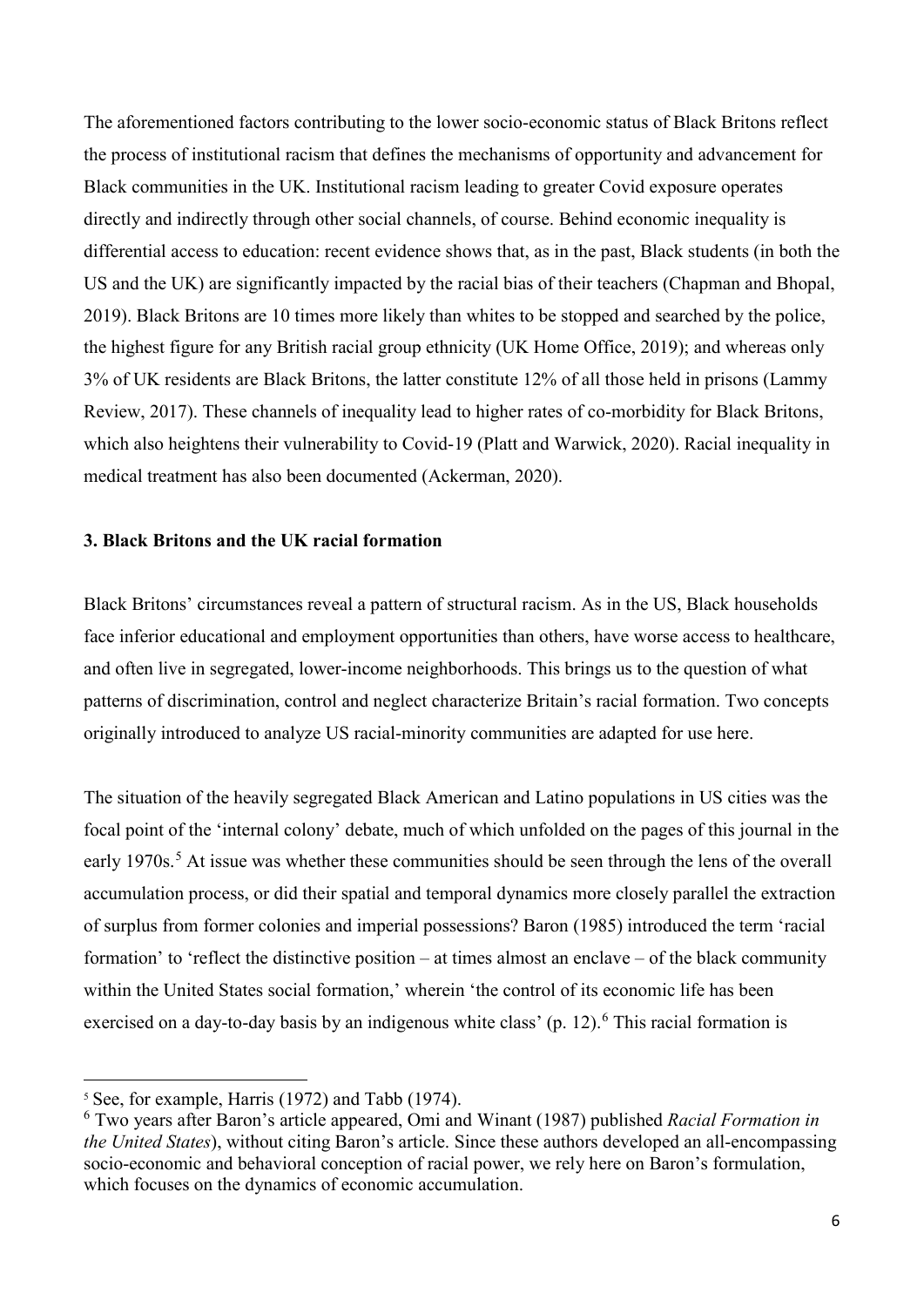shaped by the interaction of a racial control system with a dominant national mode of production; at the same time, the agency of the Black community itself, together with shifts in the accumulation process, have led to continual transformation. For example, in 1971, Baron (1971) had argued that US inner cities' growth was explained, in part, by a 'demand for black labor.' Twenty-five years later, William Julius Wilson (1996) described Black American inner-city communities as the site of the 'new urban poor' isolated from the locus of jobs.

Turning to the UK, the historical context of the Black British population explains much about today's disparate Covid-19 outcomes. Black Britons have lived in Britain since Roman times, with significant presence from the 16th Century onward. By the late 1700s, the slave trade was flourishing, and there were as many as 30,000 Black Britons, many living as slaves. Slavery was abolished in Britain only in 1833. Except for higher numbers during the World War periods, the Black British population hovered near 10,000 residents in the 20th century until 1950. In the 1950s, the British government encouraged Commonwealth citizens to immigrate to the UK in order to rebuild the economy and fulfil labor shortages. This resulted in a large influx of Black African and Black Caribbean and West Indian workers, especially into the NHS and public sector transport services. A quarter of a million West Indians arrived in the 1950s. The higher concentration of minoritized ethnicities in these essential professions today, such as NHS nurses, is reflective of Black Britons being channeled into low-status low-income employment (Olwig, 2018). Key workers now considered indispensable to the coherence of societal life were previously considered to be lowskilled and expendable, which is reflective of inferior social status and a racialized position within the constructed racial hierarchy. In the context of the country's relative lack of experience of diversity in its population prior to World War II, bringing in migrant labor from the former colonial possessions prompted Black Britons to fit particular structural roles in the economy, without provisions for their overall wellbeing (in terms of e.g. access to housing or social services). One of the forms of structural racism in the UK thus arises because of the subordinate economic roles available to Black workers in the industries in which Black Britons have been concentrated.

Black Britons' multiple vulnerabilities to Covid-19, then, are rooted in their limited access to education, housing, and employment, linked to the circumstances of their entry (as 'replacement labour' (Phillips, 1998)) into the country. Indeed, while Black immigrants from former British colonies had the right of entry into the UK, their arrival as replacement labor was robustly opposed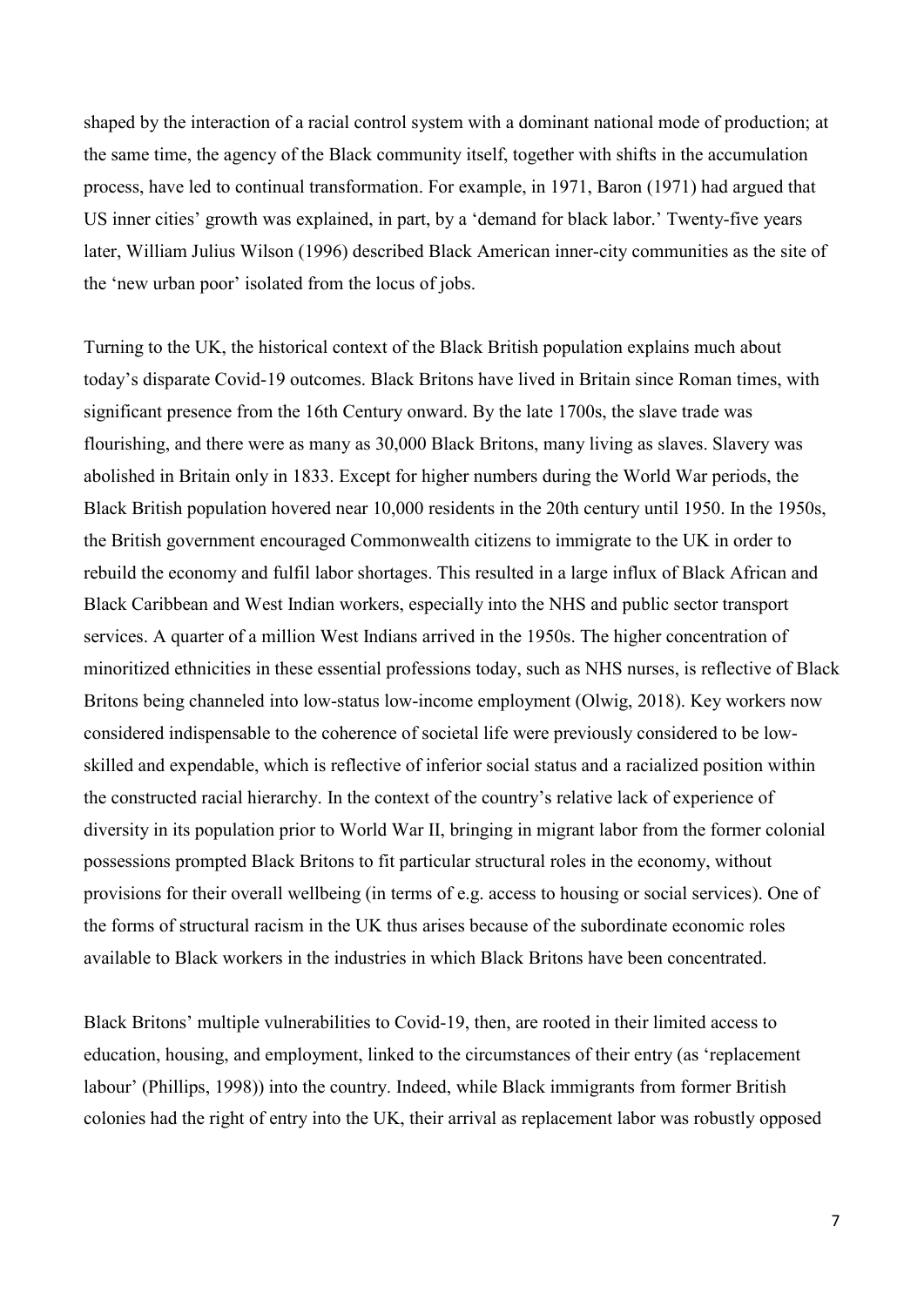both by the 1945-1951 Labour government (Miles, 1989) and by the 1951-55 Conservative government (Carter et al., 1987). [7](#page-7-0)

Black Briton's unique historical circumstances are linked to the creation of a UK racial formation very different from that in the US. Four differences between the historical conjuncture of UK and US Black settlement stand out. First, most Black descendants of slaves in the UK are there due to politically contested migration that began only after World War II. In the US, by contrast, this population's roots go back centuries. Second, while the US maintained strict limits on non-white immigration in the post-War period, Britain was accepting a surge of non-white immigrants from its former imperial possessions. Third, while both the US and UK saw significant Black migrations in the last century, the labor shortages that spurred them had very different triggers. The US's 'great migration' involved relocation within national borders and was caused primarily by World-War production booms and the slowdown of Europe-to-US immigration. Black migrants to the UK crossed national borders in response to post-1945 labor shortages. Fourth, Black Britons and Black Americans are integrated differently into domestic labor markets. Black Britons have higher measured employment rates than Black Americans, suggesting slightly higher integration overall. However, Black Britons' unemployment rate is higher than that for Black Americans, and they account for a greater percentage of the front-line Covid-19 workforce, also in relative terms against their population share (as previously discussed in Section 2). At the same time, in subordinate areas of health-care employment, such as nursing and home health aides, Black Americans are remarkably overrepresented.<sup>[8](#page-7-1)</sup>

The first point of difference implies that while the UK has had an elaborate control system in place to oversee the overseas British empire since the 19<sup>th</sup> Century, that system was not accompanied by a

<u>.</u>

<span id="page-7-0"></span> $<sup>7</sup>$  The continuing political currency of anti-Black feeling was more recently seen when, in 2014, then-</sup> Home Office Minister Theresa May authorized a wave of deportations targeting illegal immigrants. Caught in this dragnet were British residents who were part of the 'Windrush generation' (referring to the name of the ship transporting immigrants from Jamaica) six decades ago. An unknown number of these individuals were deported. These residents' status was put into question because an archive of old landing papers had been destroyed by the Home Office in 2010. Mrs. May issued a grudging apology in September 2018, at which time she was UK Prime Minister.

<span id="page-7-1"></span><sup>8</sup> The August 2021 Annual Population Survey for the UK finds that Black Britons account for 3.3% of the overall UK labor force, with an employment rate of 69%, and an unemployment rate of 8%. By contrast, in the US, the December 2020 Bureau of Labor Statistics report provides corresponding figures of 13%, 62%, and 6.2% for the US. According to the U.S. Department of Health and Human Services (2017), between 2011 and 2015 Black Americans accounted for 32% of all nursing and home health-care aides.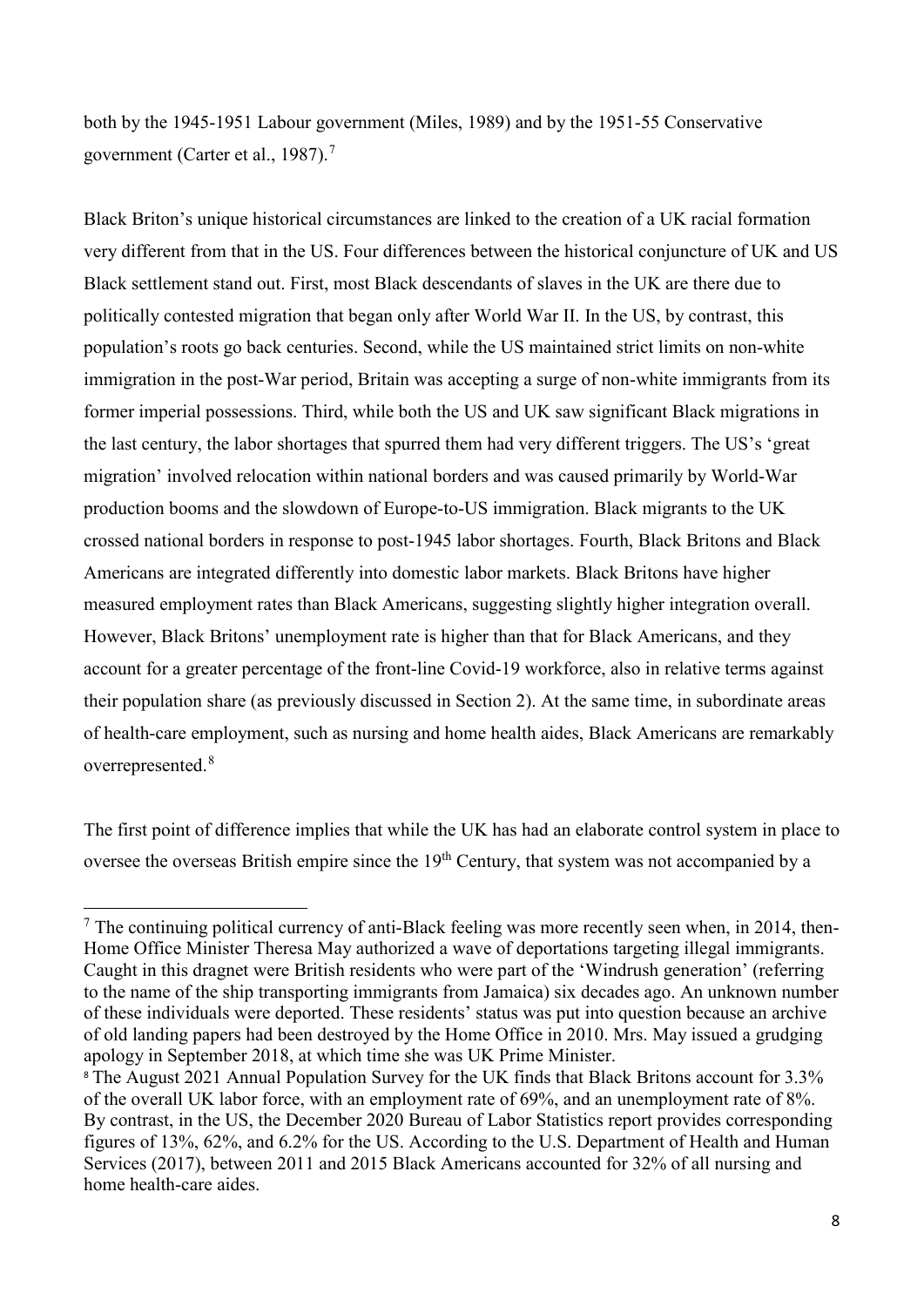domestic regime focused on control and exploitation of a domestic enslaved or formerly enslaved Black population. The second and third points mean that Black Africans' and Black Caribbeans' and West Indians' migration to Great Britain coincided with large inflows of other non-white immigrants. The South Asian British population, less than 10,000 before World War II, grew dramatically after the Partition of India in 1947, also responding to the demand for labor needed to rebuild the UK after the War. This influx of non-white immigrants and refugees created a population control problem. This was nothing new for a nation that, as the cradle of the industrial revolution, had systematically facilitated the shift of millions of rural residents and of the Irish to rising urban manufacturing and trading cities, all without eliminating or asset-stripping its landed gentry and royalty.

In effect, a UK racial formation emerged in the post-War years. A multi-racial Britain came quickly into being, its shape guided by which industries and professions could be entered, and which communities were open to inflows of Black and Asian British residents. White workers whose families had provided cannon fodder for European wars and bodies for factories were soon cheek-byjowl with non-White residents in housing-short cities. Post-war growth did not keep pace with that of the US; indeed, the UK was forced to devalue its pound sterling in 1966. The racial dynamics of this evolving scenario, well described by stratification theory (Darity, 2005), saw a 'critical role assigned to relative group position as a basis for the development and maintenance of prejudicial beliefs about the "other".' (Darity et al., 2017, p. 40). In this context, 'discrimination is both rational and functional, albeit unfair and inequitable' in 'preserving or extending the relative status of the group' (ibid., p. 50). However, intergroup competition for status and jobs, supercharged by influxes of racialized newcomers, led to recurring episodes of civic unrest and race-related killings. From 1965 onward, in the shadow of the US civil rights movement and of decolonization, the UK Parliament began passing a series of laws making various forms of discrimination unlawful.

This racial formation was piecemeal, managed nationally by governments not dependent on Black and Asian British votes, and overseen more locally by sub-national 'authorities' whose budgets were centrally dictated by the sitting national government. All these parallels – their colonial origins, the timing of their entry, their assigned economic roles, and their electoral invisibility – resulted in distracted oversight. To cite one example, the UK's census of population has included questions about ethnicity only since 1991, and answers were initially self-reported. This data collection effort, combined with legal prohibition on discrimination by race, led to the creation of the term 'BAME' (Black, Asian, and other Minority Ethnic). This term, which describes no actual person and is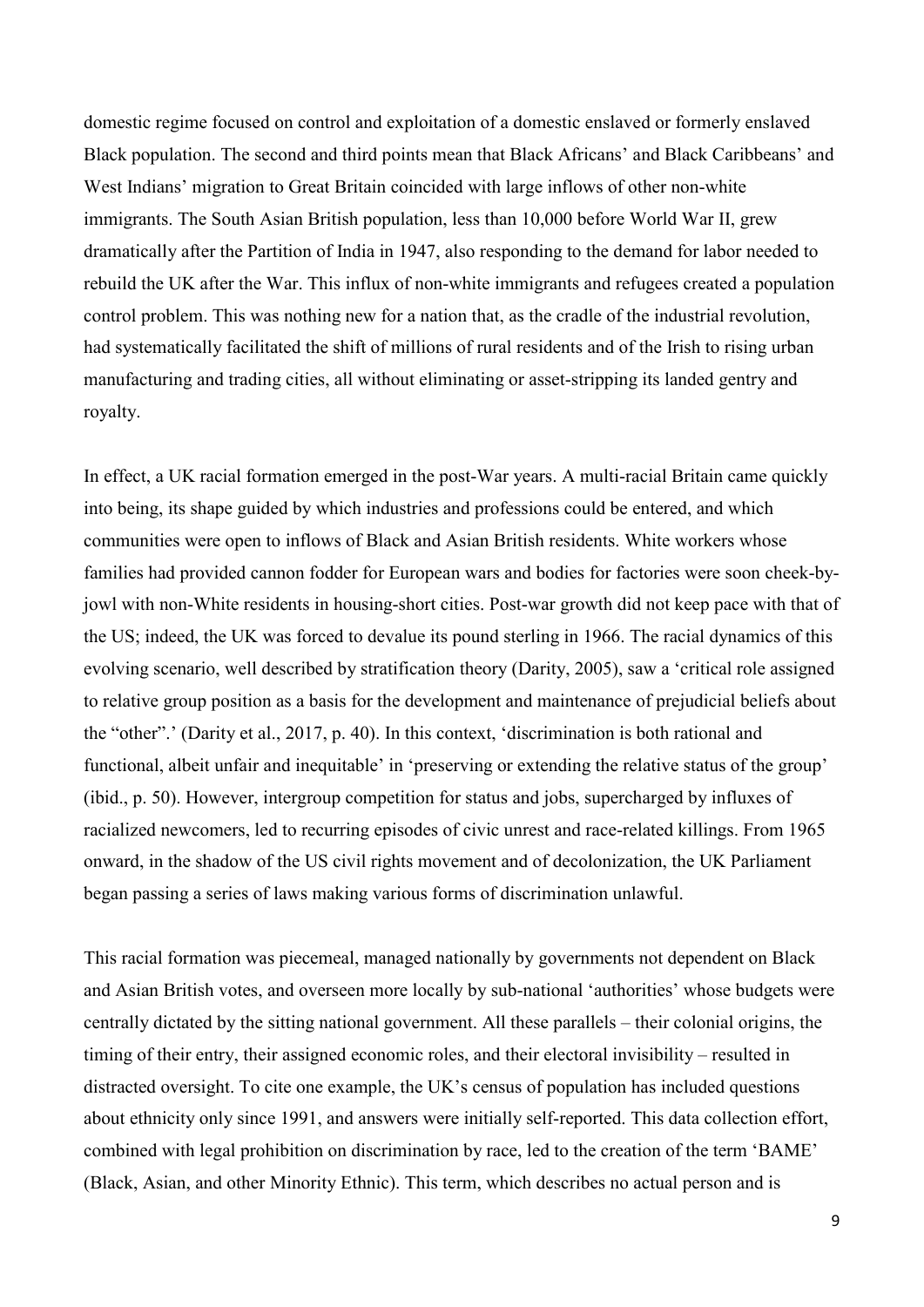commonly used in governmental reports and documents, perfectly summarizes the character of the UK racial formation: its core is the management of those whose services are needed, but whose specific places of origin are irrelevant.

#### **4. The Subprime Crisis and the Response to Structural Racism in the US**

Like the Covid-19 pandemic, the subprime crisis hit minority households hard, especially in the US, exposing these nations' legacies of structural and institutional racism. In the case of the UK, available evidence shows that Black African households in the UK own 10 times less wealth than white British families, and the wealth gap has increased since 2010 (Runnymede Trust, 2020). However, the proportion of homeowners holding subprime mortgage loans, 6% or 670,000 in total (Keasey and Veronesi, 2012), was much lower than in the US, as was the percentage of all mortgages foreclosed (2.5%).

It was in the US that the subprime crisis fell like a hammer blow on minority communities. This was due in part to megabank-financed malfeasance and predatory credit-market practices that had aimed at Black American and Latino communities from their origin in the 1990s (Dymski, 2010). The crisis and the ensuing policy response disproportionately affected minority households (Dymski et al., 2013). But while extraordinary policy efforts were made to rescue the too-big-to-fail megabanks that had profited from subprime lending, governmental programs aimed at forestalling foreclosures were almost completely ineffective.<sup>[9](#page-9-0)</sup> The first tranche of expenditure from the \$700 billion Troubled Asset Relief Program (TARP) in October 2008, \$115 billion, was injected into 8 large banks. And while \$50 billion of TARP money was set aside for loan modification for 'underwater' homeowners, only a third of this amount was eventually spent, and only 22% of the 4 million households eligible for loans modification were served (Hudson, 2016). Banks rejected most modification requests.

Ultimately 12 million homes were foreclosed due to the subprime crisis; over half of these had been owned by Black Americans or Latinos (Bocian et al., 2010), who were far more likely than white borrowers to have been supplied with subprime – not prime – mortgage loans. More than 8% of all Black Americans and Latino homeowners lost their homes, versus 4.5% of whites. As a result of this

 $\overline{\phantom{a}}$ 

<span id="page-9-0"></span><sup>&</sup>lt;sup>9</sup> The UK government also bent over backwards to save its insolvent mega-banks; the UK's net public debt-to-GDP ratio doubled overnight in October 2008.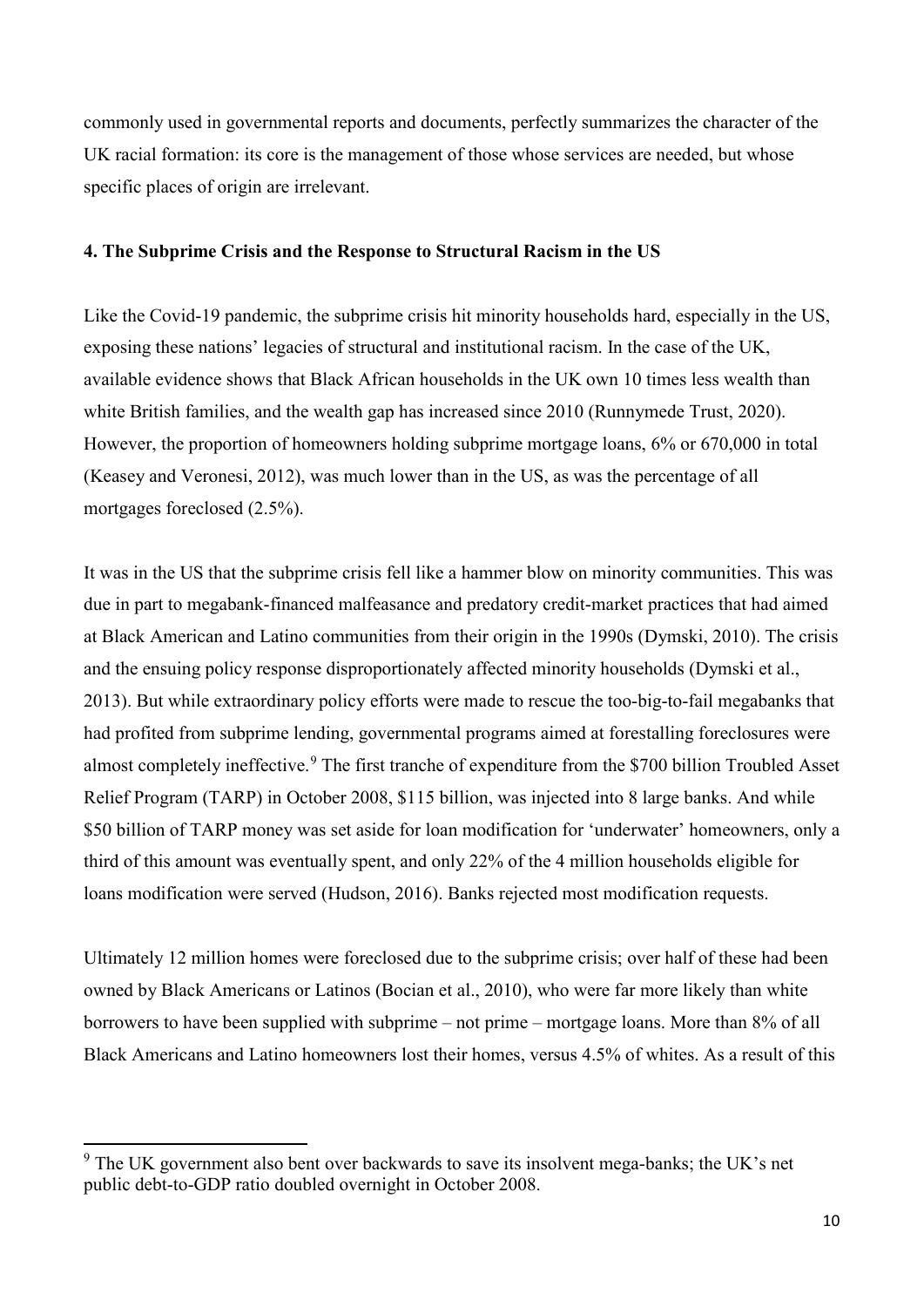disproportionate foreclosure rate, gains in net household wealth for minority households due to better pre-Great Recession access to credit evaporated as a result of that crisis.

At its pre-crisis peak, median net wealth of Black households was \$27,790 in 2004 and it nearly halved after the subprime crisis to \$12,110 in 2013 (U.S. Survey of Consumer Finances 2019). By 2019, it was still well below the pre-crisis levels at \$20,730. The median net wealth of White households declined proportionately less relative to its pre-crisis peak, falling from \$201,480 in 2007 to \$147,410 in 2013, reaching \$181,440 in 2019.

However, the disparity of wealth losses was even starker at the intersection of gender and race. The median net worth of Black female-headed households more than halved in response to the crisis, from a peak of \$14,780 in 2004 to a post-crisis low of \$6,910 in 2016, and by 2019 it was still less than half of what it was in 2004, at \$7,220. In contrast, median net wealth of White female-headed households fell from its peak of \$112,370 in 2007 to a post-crisis low of \$70,340 in 2010, reaching \$86,550 in 2019.

In sum, the US government's asymmetric policy response to the subprime crisis permitted global US megabanks to retain their leading role in global finance (Ioannou et al, 2019), while adding to US minority communities' vulnerability to the Covid-19 pandemic.

#### **5. The Covid-19 Pandemic and the Response to Structural Racism in the UK**

Given the disproportionate numbers of 'BAME' workers in the NHS and in other front-line occupations, the near-coincidence of the arrival of the Covid-19 pandemic with the BLM movement has given the Conservative-led UK government two contradictory political imperatives: the need to undertake 'conscious action to maintain hierarchies among social groups', as Ajilore (2019, p. 153) put it, and the need for national unity in the face of the global pandemic.

The sequence of events since the UK lockdown was announced on 23 March 2020 tells the story. The first four NHS doctors to die from Covid-19 were members of 'BAME' groups (Siddique, 2020); and as noted above, these groups accounted for the vast majority of NHS staff deaths in March and April 2020 (BMA, 2020). In April 2020, Labour Party leader Keir Starmer asked Doreen Lawrence, mother of murdered teen Steven Lawrence, to review evidence on the impact of Covid-19 on BAME communities. On 25 May 2020, George Floyd was murdered, and BLM protests occurred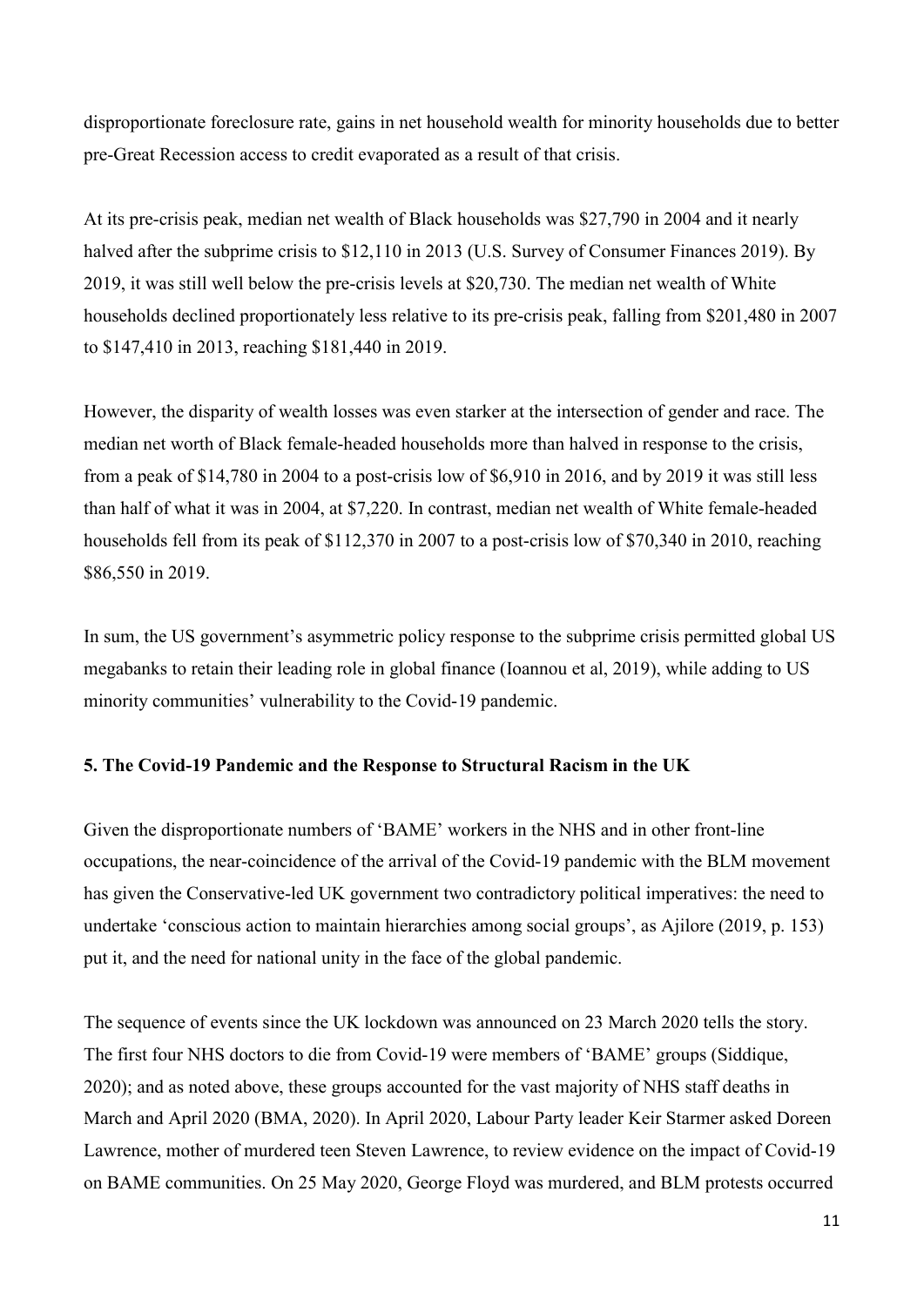across the UK from 28 May to 21 June. In June, Prime Minister Johnson requested a ministerial analysis of 'disparities in risks and outcomes' for Covid-19. In July 2020, the Commission on Race and Ethnic Inequalities was formed, also in reaction to the BLM protests.

Doreen Lawrence's review, *An Avoidable Crisis* (www.lawrencereview.co.uk/), was released on 23 September 2020. It finds that the disproportionate impact of Covid-19 is due to 'structural inequality, inadequate protective measures and Government inaction'; its last chapter is entitled 'End structural racism'. A month later, on 22 October, the first Ministerial report attributed higher infection and mortality rates for BAME groups to 'socioeconomic and geographic factors, pre-existing health conditions' that 'were leading to higher infection and mortality rates for ethnic minority groups.' Recently appointed government spokesperson Raghib Ali, a clinical epidemiologist, told the British Medical Journal: "There is certainly no evidence … that blacks and south Asians were treated any differently once they reached hospital. I don't think structural racism is a reasonable explanation. Those that put it forward need to provide evidence." (BMJ, 2020).

In the first three months of 2021, the UK government made some concessions to the mounting evidence that minorities faced higher Covid-19 risks; it allocated £23M to localities to support those at special risk from COVID-19, and race/ethnicity as well as deprivation were named as Covid-19 risk factors both by the government's chief medical officer and by the second ministerial report. On 31 March 2021, the Commission on Race and Ethnic Inequalities released a 300-page report that took back this conceded ground.<sup>[10](#page-11-0)</sup> According to this document:

'The evidence shows that geography, family influence, socio-economic background, culture and religion have more significant impact on life chances than the existence of racism. … we have argued for the use of the term 'institutional racism' to be applied only when deep-seated racism can be proven on a systemic level and not be used as a general catch-all phrase for any microaggression, witting or unwitting.' (p. 7)

The Commission complains of imprecise uses of terminology involving racism, and proposes a 'framework for different types of racism and racial disparities' that involves a two-step process: first, racial disparities should be divided into those that can be explained by non-racial factors such as those named above (geography, class, gender, culture, religion, and so on) and those that remain

<u>.</u>

<span id="page-11-0"></span><sup>&</sup>lt;sup>10</sup> Bruce-Jones (2021) provides an excellent critical assessment of the Commission report.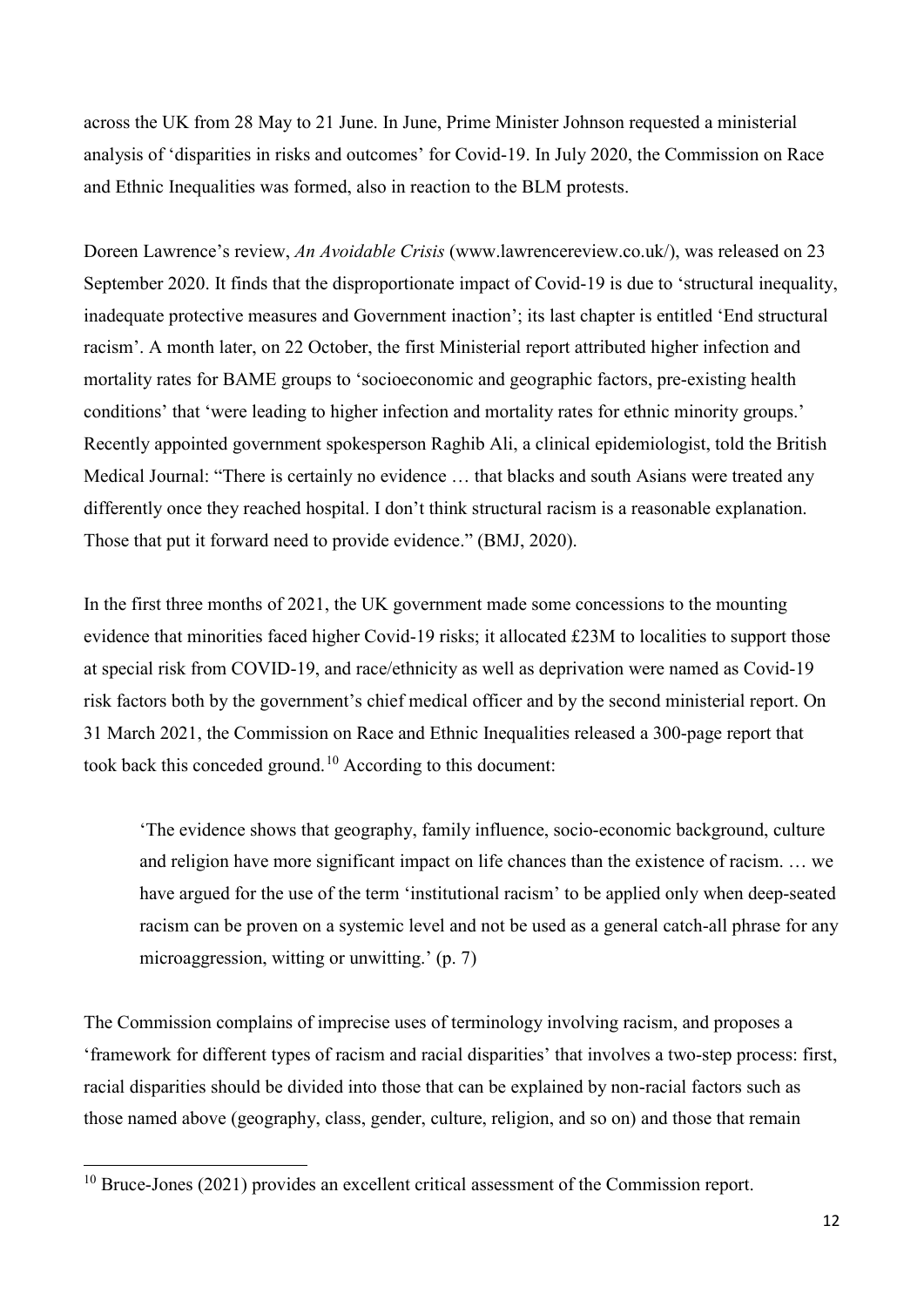unexplained by those factors. Institutional racism is interpreted in this report as the existence of racist practices within an institution, while systemic racism is interpreted as racist outcomes resulting from the interaction of two or more institutions. The report admits that anything left over could be termed structural racism. However, the residual category called 'structural racism' is virtually predefined as an empty set.

Consequently, the occupational segregation that constitutes the primary source of the UK's racial/ethnic pay gap (Brynin and Güveli, 2012), and which itself is the result of the segmented labor-market access of non-white workers, falls outside of the categories identified in the Commission report. The Commission's emphasis instead falls squarely on socio-behavioral factors. The term 'cultural' appears 55 times in the Commission report, 'culture' 53 times; 'wealth', 12 times; and 'assets' only once (and there in reference to 'social assets'). A section entitled 'Cultural traditions, family and integration,' contains this passage:

'If it is possible to have racial disadvantage without racists then we need to look elsewhere for the roots of that disadvantage. Racial disadvantage often overlaps with social class disadvantage but how have some groups transcended that disadvantage more swiftly than others?' (p. 41)

In case the answer to this apparently naïve question escapes anyone, a paragraph later, the text reads, 'the Commission noted with great concern the prevalence of family breakdown', with specific references made to single-parent family prevalence among 'Black Caribbean' and 'Black Other ethnic' households. [11](#page-12-0)

In essence, then, the Johnson government, when presented with evidence of racially disparate Covid-19 outcomes and confronted in UK streets with massive protests calling for racial justice, responded with a textbook case of the aggressive protection of self-interest delineated by stratification theory.<sup>[12](#page-12-1)</sup>

## **6. Conclusion**

<u>.</u>

<span id="page-12-1"></span><span id="page-12-0"></span> $11$  The Commission report repeats many of the arguments made by Thomas Sowell (1981, 1983) in the 1980s. The devastating critiques of these books published in the *Review of Black Political Economy*, by Chachere (1983) and Williams (1984) apply with full force to this 2021 report.  $12$  Several Commission members and staff have alleged that the Commission report was rewritten after it was delivered to 10 Downing Street – that is, Prime Minister Johnson's office – prior to its release (Iqbal, 2021).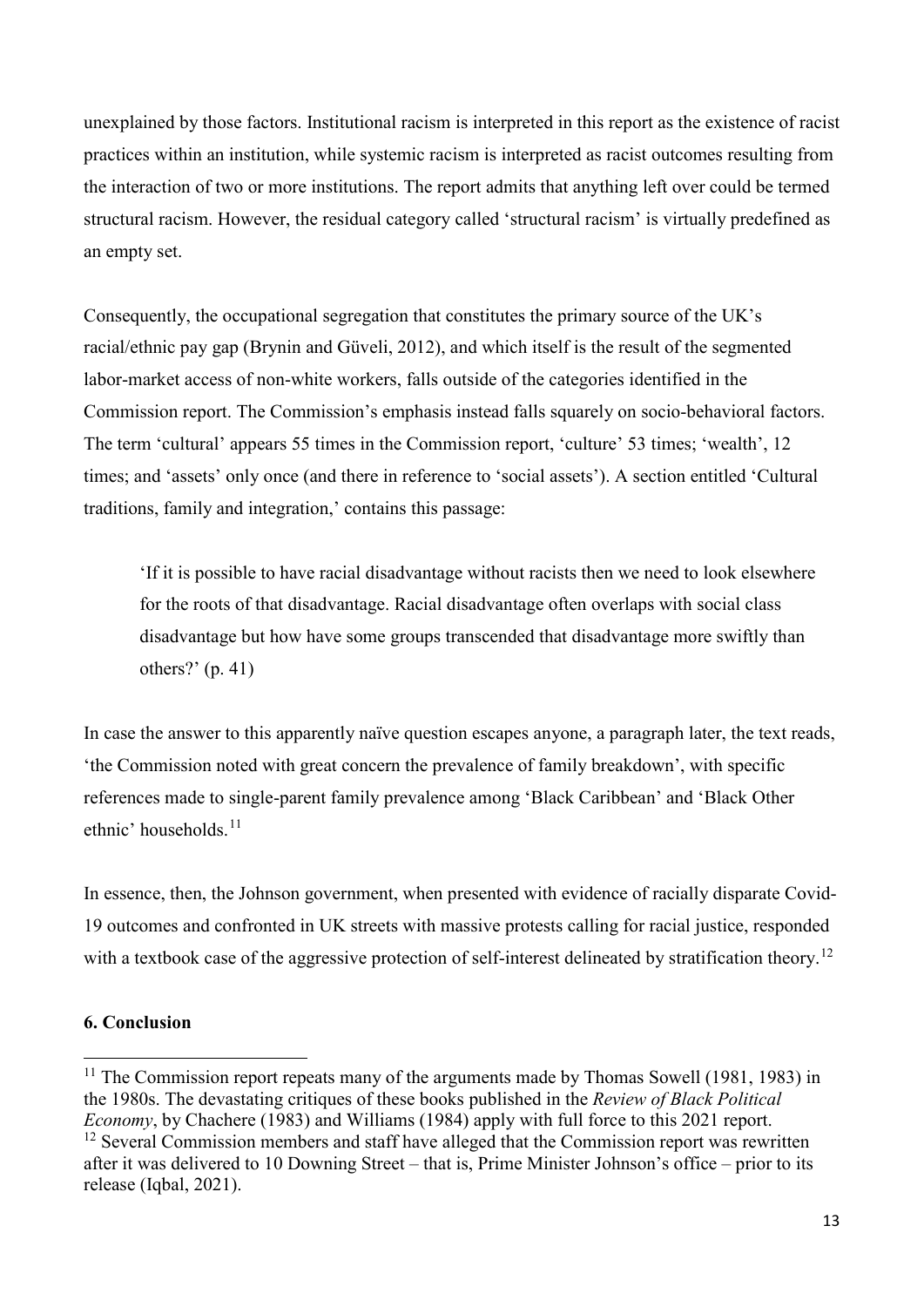Black Britons, like Black Americans, have suffered greater economic losses in the Covid-19 pandemic than have other UK residents, and have had double the rate of Covid-induced mortality. This reflects both populations' systematically subordinate place in economy and society, one that is shared with other ethnic-racial groups. Having developed over long periods intertwined, if differently, with histories of slavery and colonialism, this structural racism has been naturalized. This 'naturalization' provides a ready justification for maintaining and even publicly rationalizing the class and other privileges built into the current racial formation, as has been done explicitly during the pandemic in the UK. In a global financial crisis or an international pandemic, the privileged group's defense of its own domestic place can be dressed up as protecting the national interest. The privileged group is simply doing 'what has to be done': a naked appeal to self-interest, much less an articulation in racialized us-versus-them terms, is not required.

Yet even while these 21<sup>st</sup>-Century crisis episodes have generated more adverse outcomes for Black households in these two nations, they have also exposed the limits of the political will to recognize these logics, much less to remake them. There is, nonetheless, a case to be made for redress. Wolff and de Shalit (2007) show how a coherent ethical case for compensation for wrongs done in complex social circumstances can be built. And since the racially-disparate experiences of vulnerability and loss in question are rooted in practices of slavery and coerced labor that underlay the economic development of both nations, the question of reparations for slavery emerges.<sup>[13](#page-13-0)</sup> Undoing these legacies would require actions cutting across multiple realms of social and economic life precisely because racial inequality is built into both societies' logics of social reproduction. The timing is, in one sense, inconvenient in that both crises have generated society-wide costs. But the very scope of these crises has now put the legitimacy of governments in power into question. Perhaps the moment for sustained debate and public action addressing injustices that lie at the root of these two democracies has arrived.

#### **References**

 $\overline{\phantom{a}}$ 

Ackerman, N. (2020, August 18). Teaching doctors to watch for patients going blue is racist, leading medical school says. London Evening Standard.

<span id="page-13-0"></span><sup>&</sup>lt;sup>13</sup> Reddie (2020) and Wardle and Obermuller (2019) discuss the case for reparations for the 'Windrush generation'.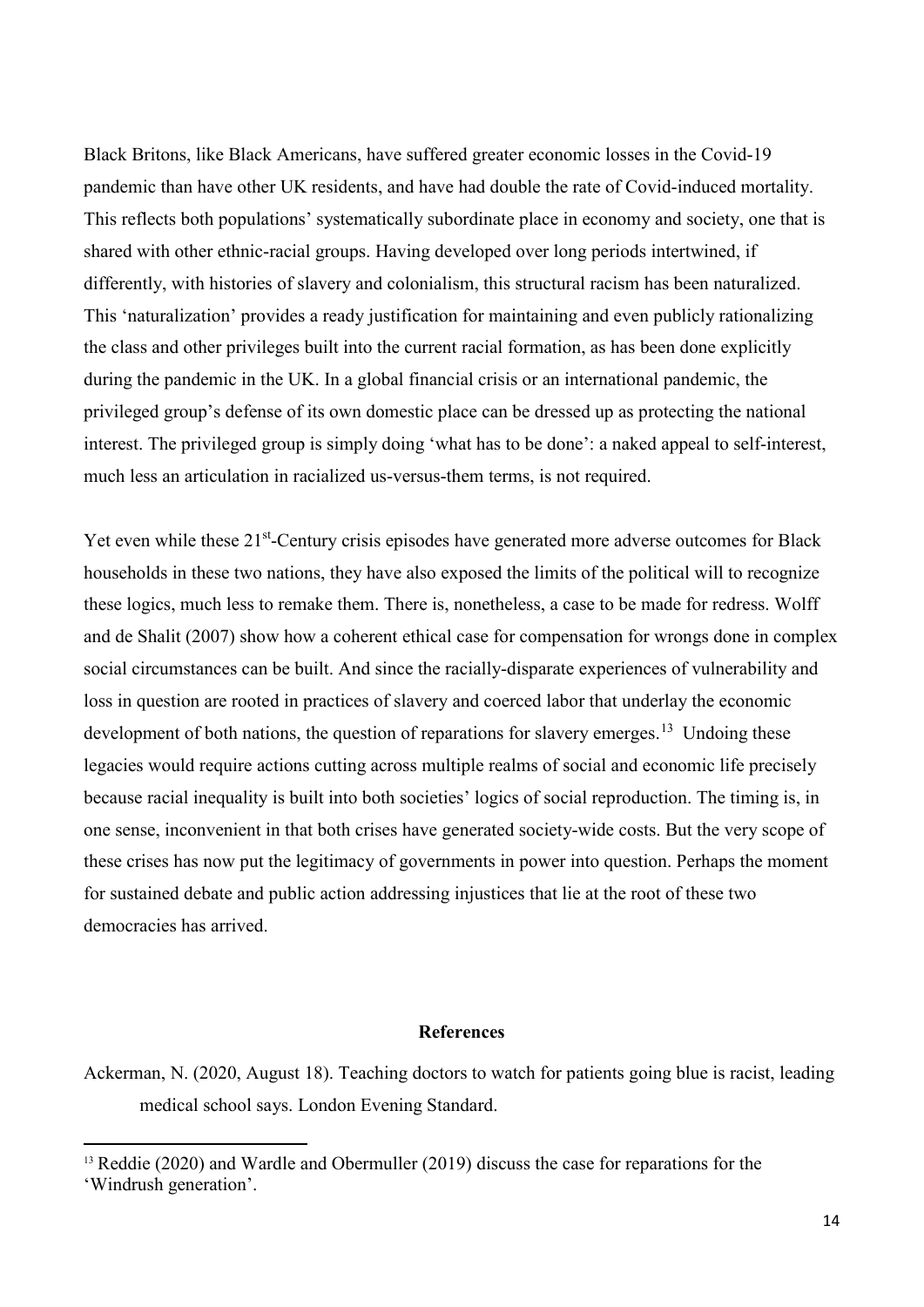https://www.standard.co.uk/news/uk/patients-turning-blue-racist-medical-schoola4527266.html

- Aspinall, P.J. (2002). Collective Terminology to Describe the Minority Ethnic Population: The Persistence of Confusion and Ambiguity in Usage. Sociology 36(4): 803-816.
- Aspinall, P.J. (2020). Ethnic/Racial Terminology as a Form of Representation: A Critical Review of the Lexicon of Collective and Specific Terms in Use in Britain. Genealogy 4(3), 87: 1-14.
- Barnes, A. and Hamilton, M. 2020. Coronavirus and the social impacts on different ethnic groups in the UK: 2020. Available at: https://www.ons.gov.uk/peoplepopulationandcommunity/culturalidentity/ethnicity/articles/co ronavirusandthesocialimpactsondifferentethnicgroupsintheuk/2020 [Accessed 2nd May 2021]
- Baron, Harold M. (1971). The Demand for Black Labor: Historical Notes on the Political Economy of Racism. Cambridge, MA: Radical America.
- Baron, Harold M. (1985). Racism Transformed: The Implications of the 1960s. Review of Radical Political Economy 17(3): 10-33.
- BMA. (2020). COVID-19: the risk to BAME doctors. Available at: https://www.bma.org.uk/adviceand-support/covid-19/your-health/covid-19-the-risk-to-bame-doctors [Accessed 2nd May 2021]
- BMJ. (2020). Covid-19: Increased risk among ethnic minorities is largely due to poverty and social disparities, review finds. Available at:<https://doi.org/10.1136/bmj.m4099> [Accessed 6th May 2021]
- Browne, R.A. (1970). Toward an Overall Assessment of Our Alternatives. Review of Black Political Economy 1(1), March: 18-26.
- Bruce-Jones, E. (2021). The United Kingdom on Race: A Warning for Europe. 13 April. Blogpost accessed on 2 May 2021 at https://verfassungsblog.de/uk-racism/.
- Carter, B., C. Harris, and S. Joshi. (1987). The 1951-55 Conservative Government and the Racialisation of Black Immigration. Policy Papers in Ethnic Relations No. 11. University of Warwick: Centre for Reseearch in Ethnic Relations. October.
- CDC 2021. Risk for COVID-19 Infection, Hospitalization, and Death By Race/Ethnicity. Available at: https://www.cdc.gov/coronavirus/2019-ncov/covid-data/investigationsdiscovery/hospitalization-death-by-race-ethnicity.html [Accessed 2nd May 2021]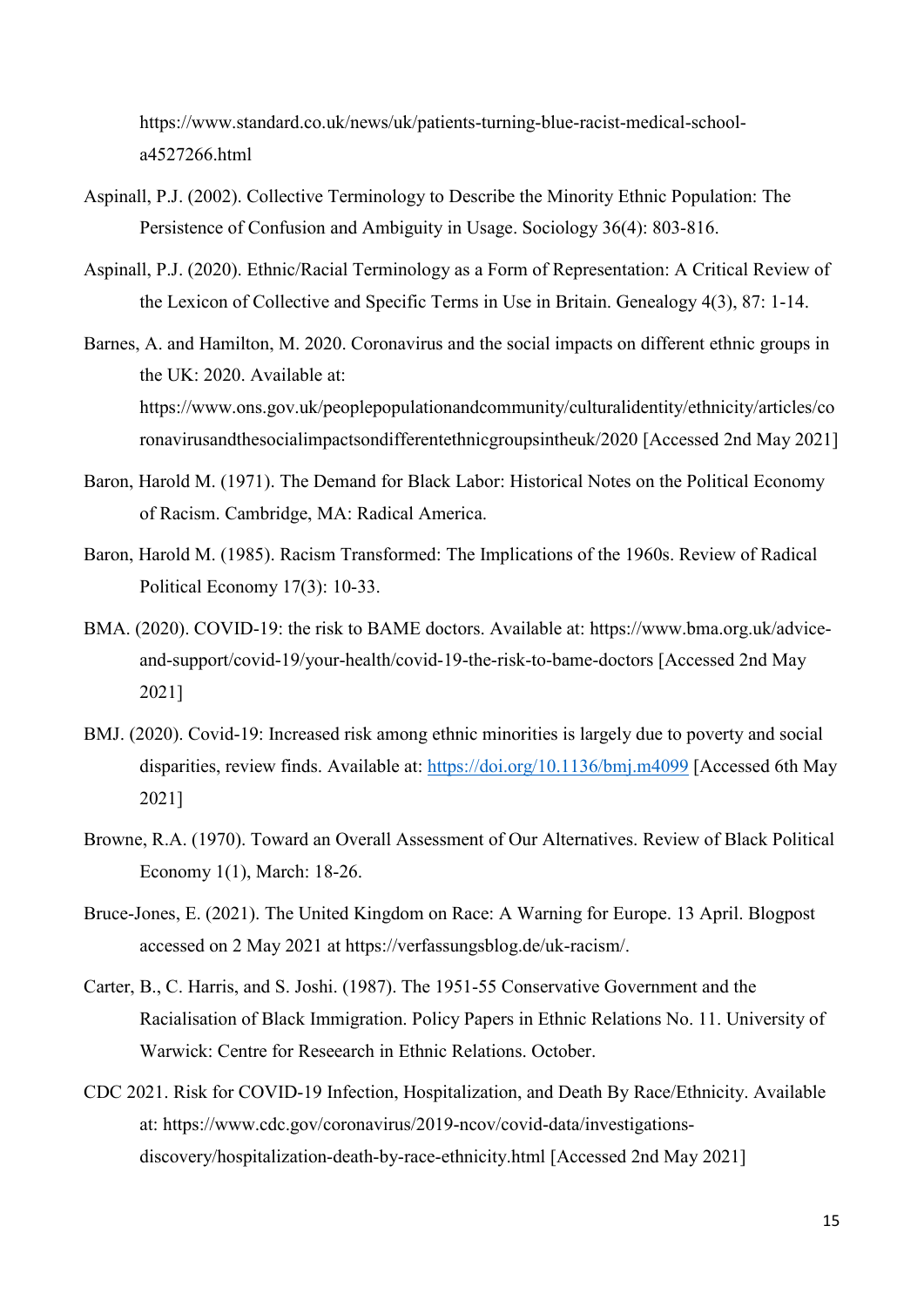- Chachere, B. (1983). The Economics of Thomas Sowell: A Critique of "Markets and Minorities". Review of Black Political Economy 12(2), Winter: 163-74.
- Chapman, T.K. and Bhopal, K. (2019). The perils of integration: exploring the experiences of African American and black Caribbean students in predominately white secondary schools. Ethnic and Racial Studies, 42(7), 1110-1129. https://doi.org/10.1080/01419870.2018.1478110
- Darity, Jr., W. (2005). Stratification economics: The role of intergroup inequality. Journal of Economics and Finance. 29(2), 144-153.
- Darity, Jr., Hamilton, D., Mason, P.L., Price, G.N., Davila, A., Mora, M.T., and Stockly, S.K. (2017). Stratification economics: A general theory of intergroup inequality. In Flynn, A., Holmberg, S.R., Warren, D.T., and Wong, F.J. (Eds.), The Hidden Rules of Race: Barriers to an Inclusive Economy (pp.). Cambridge University Press.
- Dymski, G. (1995) The theory of Bank Redlining and Discrimination: An Exploration. Review of Black Political Economy 23(4), 1995: 37-74.
- Dymski, G. (2010). From Financial Exploitation to Global Instability: Two Overlooked Roots of the Subprime Crisis. In Konings, M. (Ed.), The Great Credit Crash (pp.72-102). Verso Press.
- Dymski, G., Hernandez, J., and Mohanty, L. (2013). Race, Gender, Power, and the Subprime/Foreclosure Crisis: A Meso Analysis. Feminist Economics, 19(3), 124-51.
- Ellison, J. (1996). Commons-Mitchell-Myrdal-Polanyi Institutionalism: A Review of 'Inequality: Radical Institutionalist Views on Race, Gender, Class, and Nation'. Review of Black Political Economy, 25(2), Fall: 103-125.
- Foley, N. 2020. Unemployment by ethnic background. House of Commons Library Briefing Paper Number 6385.
- Gould, E. and Wilson, V. (2020) Black workers face two of the most lethal pre-existing conditions for coronavirus—racism and economic inequality. Economic Policy Institute.
- Haque, Z., L. Becares, and N. Treloar. (2020). Over-Exposed and Under-Protected: The Devastating Impact of COVID-19 on Black and Minority Ethnic Communities in Great Britain. London: Runnymede Trust.
- Harris, D.J., 'The Black Ghetto as Colony: A Theoretical Critique and Alternative Formulation,' Review of Black Political Economy 2(4), 1972: 3-33.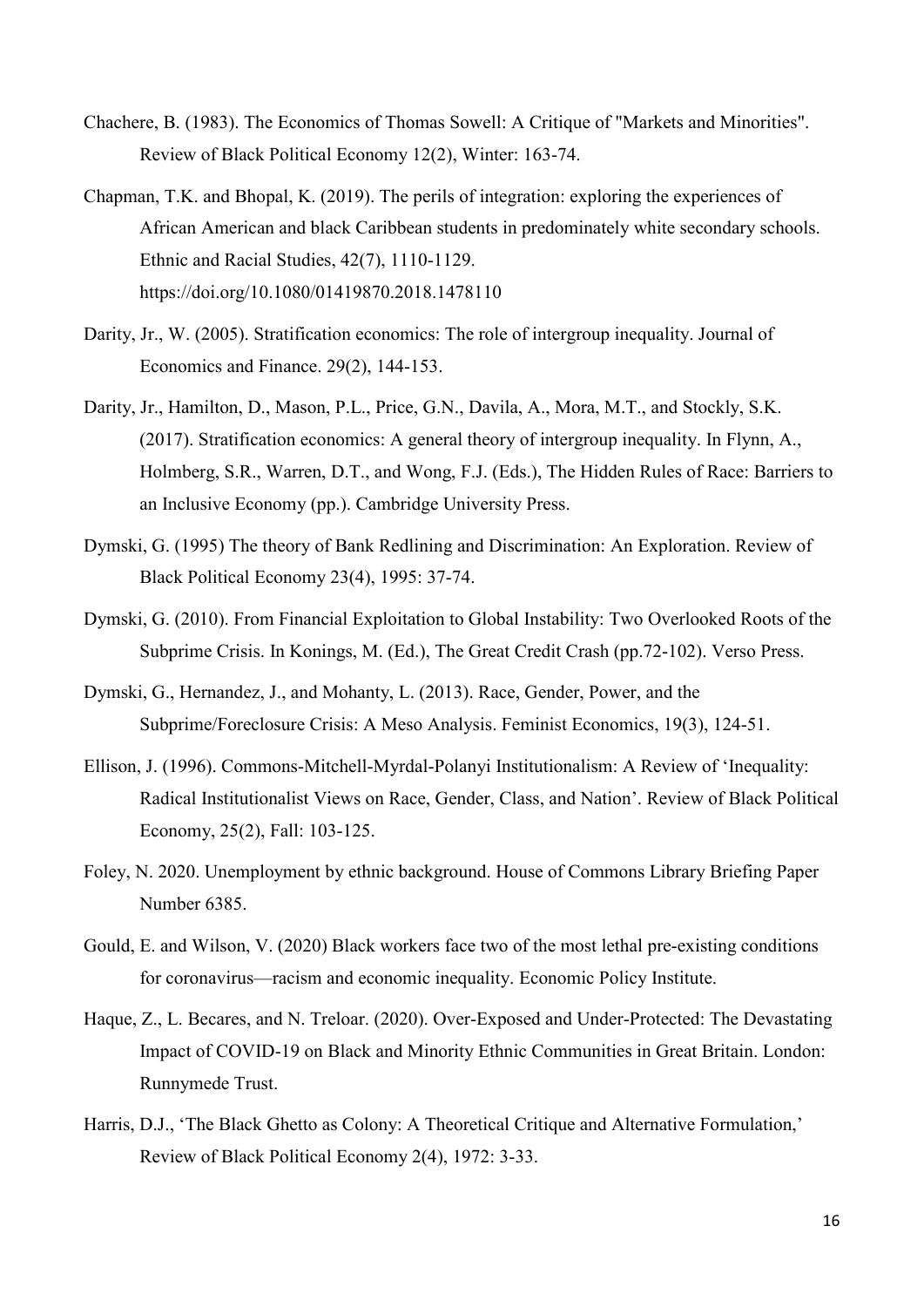- Harrison, E. et al. (2020). Ethnicity and Outcomes from COVID-19: The ISARIC CCP-UK Prospective Observational Cohort Study of Hospitalised Patients. http://dx.doi.org/10.2139/ssrn.3618215
- Hill, R.B. (1989). Economic Forces, Structural Discrimination and Black Family Instability,' Review of Black Political Economy 17(3), Winter: 5-23.
- Horton, R. (2020). Offline: COVID-19 and the NHS-"a national scandal". The Lancet, 395(10229). https://www.thelancet.com/journals/lancet/article/PIIS0140-6736(20)30727-3/fulltext
- Ioannou, S., D. Wójcik, and G. Dymski. (2019). Too-Big-To-Fail: Why Megabanks Have Not Become Smaller Since the Global Financial Crisis?," Review of Political Economy 31(3), July: 356-381.
- Iqbal, Nosheen. (2021). Downing Street rewrote 'independent' report on race, experts claim. The Guardian, 29 April.
- Keasey, K., and G. Veronesi. (2012). The Significance and Implications of Being a Subprime Homeowner in the UK. Environment and Planning A 44(6): 1502-1522.
- Lammy Review. (2017). Lammy Review: final report. https://www.gov.uk/government/publications/lammy-review-final-report
- Miles, R. (1989). Nationality, Citizenship, and Migration to Britain, 1945-1941. Journal of Law and Society 16(4), Winter: 426-442.
- Ministry of Housing, Communities and Local Government (MHCLG). (2020). Overcrowded households. 9 September. Accessed on 4 May at [https://www.ethnicity-facts](https://www.ethnicity-facts-figures.service.gov.uk/housing/housing-conditions/overcrowded-households/latest)[figures.service.gov.uk/housing/housing-conditions/overcrowded-households/latest.](https://www.ethnicity-facts-figures.service.gov.uk/housing/housing-conditions/overcrowded-households/latest)
- Office for National Statistics. (2019). *Unemployment*. [https://www.ethnicity-facts](https://www.ethnicity-facts-figures.service.gov.uk/work-pay-and-benefits/unemployment-and-economic-inactivity/unemployment/latest#by-ethnicity)[figures.service.gov.uk/work-pay-and-benefits/unemployment-and-economic](https://www.ethnicity-facts-figures.service.gov.uk/work-pay-and-benefits/unemployment-and-economic-inactivity/unemployment/latest#by-ethnicity)[inactivity/unemployment/](https://www.ethnicity-facts-figures.service.gov.uk/work-pay-and-benefits/unemployment-and-economic-inactivity/unemployment/latest#by-ethnicity)
- Office for National Statistics. (2020). NHS workforce. https://www.ethnicity-factsfigures.service.gov.uk/workforce-and-business/workforce-diversity/nhs-workforce/latest
- Omi, M. and H. Winant. (1987). Racial Formation in the United States: From the 1960s to the 1980s. New York: Routledge & Kegan Paul.
- Olwig, K. (2018). Female immigration and the ambivalence of dirty care work: Caribbean nurses in imperial Britain. Ethnography, 19(1), 44-62.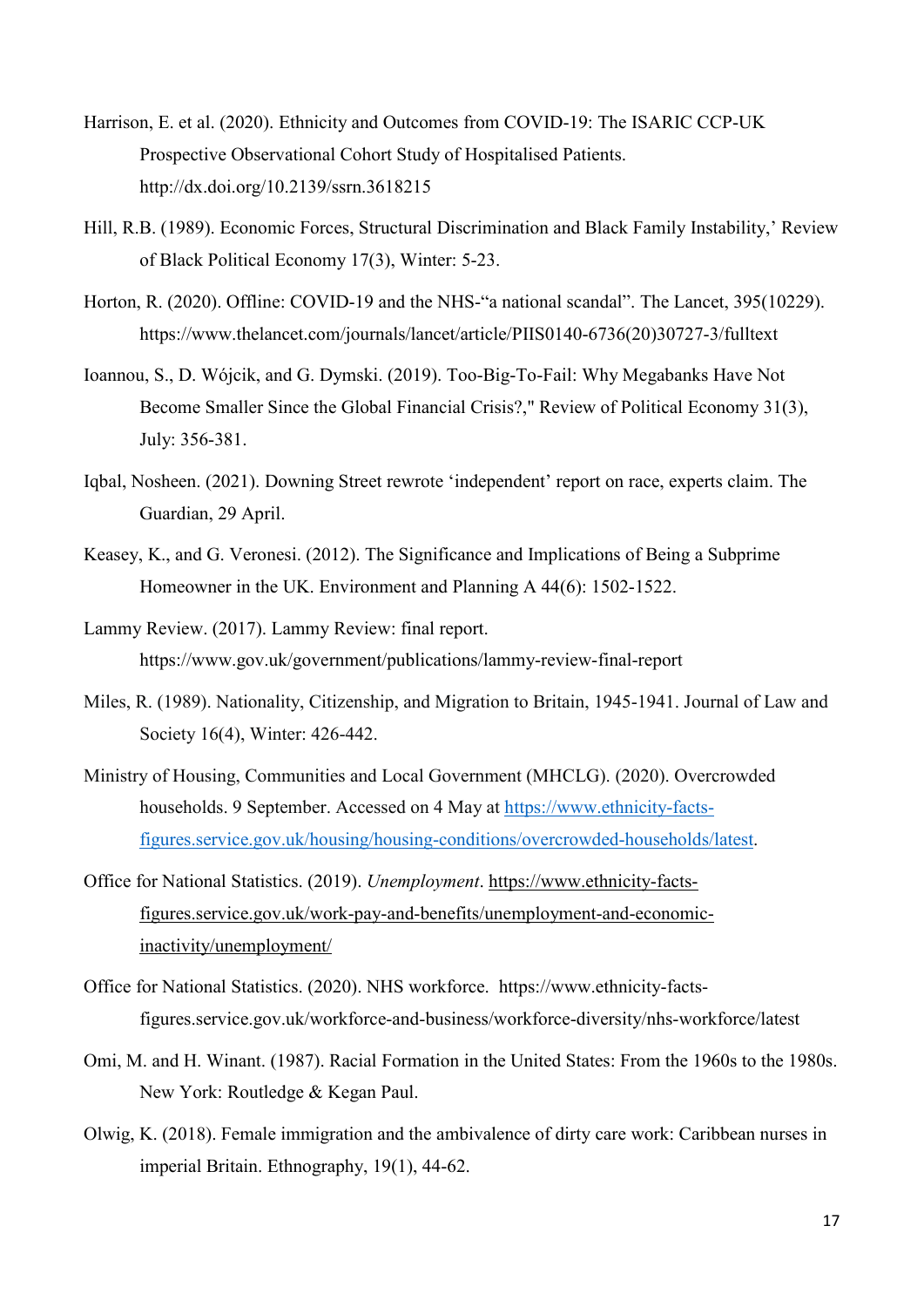- Phillips, D. (1998). Black Minority Ethnic Concentration, Segregation and Dispersal in Britain. Urban Studies 35(10): 1681-1702.
- Platt, L. and Warwick, R. (2020). Are some ethnic groups more vulnerable to COVID-19 than others? The Institute for Fiscal Studies.
- Poteat, T., Millett, G. A., Nelson, L. R. E., and Beyrer, C. (2020). Understanding COVID-19 risks and vulnerabilities among black communities in America: the lethal force of syndemics. Annals of epidemiology, 47, 1-3. https://doi.org/10.1016/j.annepidem.2020.05.004
- Public Health England (PHE) (2020). Disparities in the risk and outcomes of COVID-19. https://assets.publishing.service.gov.uk/government/uploads/system/uploads/attachment\_data /file/908434/Disparities in the risk and outcomes of COVID August  $2020$  update.pdf#p age=42
- Reddie, A. (2020). Racial Justice for the Windrush Generation in Great Britain. The Ecumenical Review 72(1), January: 73-90.
- Siddique, Haroon, 'UK doctors' coronavirus deaths highlight crucial role of BAME medics,' The Guardian 3 April 2020.
- Social Metrics Commission. (2020). Measuring Poverty. [https://socialmetricscommission.org.uk/wp](https://socialmetricscommission.org.uk/wp-content/uploads/2020/06/Measuring-Poverty-2020-Web.pdf)[content/uploads/2020/06/Measuring-Poverty-2020-Web.pdf](https://socialmetricscommission.org.uk/wp-content/uploads/2020/06/Measuring-Poverty-2020-Web.pdf)
- Sowell, T. (1981). Markets and Minorities. New York: Basic Books.
- Sowell, T. (1983). The Economics and Politics of Race: An International Perspective. New York: William Morrow.
- Tabb, W.K. (1974). 'Marxian exploitation and domestic colonialism: A reply to Donald J. Harris,' Review of Black Political Economy 4(4): 69-87.
- UK Home Office. (2019). Police powers and procedures, England and Wales year ending 31 March 2019.

https://assets.publishing.service.gov.uk/government/uploads/system/uploads/attachment\_data /file/841408/police-powers-procedures-mar19-hosb2519.pdf

U.S. Department of Health and Human Services. (2017). Sex, Race, and Ethnic Diversity of U.S, Health Occupations (2011-2015), Health Resources and Services Administration and National Center for Health Workforce Analysis, Rockville, Maryland.